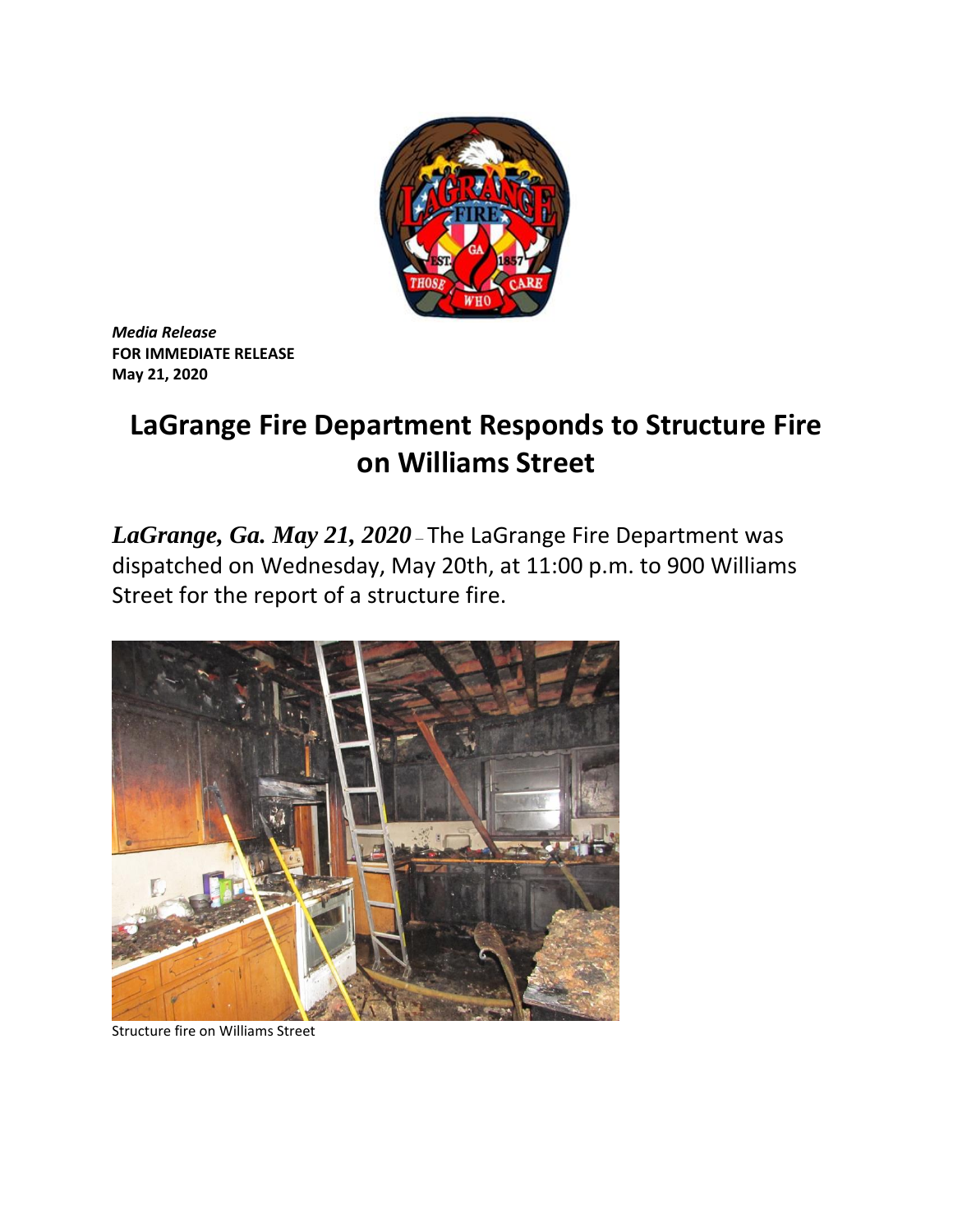While fire units were en route Troup County 911 reported that the caller stated that a pot on the stove was on fire. On arrival firefighters found moderate smoke coming from the gable vent on the alpha side of the home. Crews entered through the rear entrance and quickly extinguished the fire with a 1 ¾" attack line.

The fire was under control at 11:35 p.m.

There was significant fire damage to kitchen as well as smoke and water damage to the remainder of the structure. Damage to the home and contents are estimated at \$18,000.

There were no reported injuries.

According to the National Fire Protection Agency, cooking fires are the number one cause of home fires and home injuries. The leading cause of fires in the kitchen is unattended cooking.

## **Here are a few tips the LaGrange Fire Department would like citizens to remember about home cooking safety:**

- **-** Be on alert! If you are sleepy or have consumed alcohol, don't use the stove or stovetop.
- **-** Stay in the kitchen while you are frying, grilling, boiling, or broiling food.
- **-** If you are simmering, baking, or roasting food, check it regularly, remain in the kitchen while food is cooking, and use a timer to remind you that you are cooking.
- **-** Keep anything that can catch fire oven mitts, wooden utensils, food packaging, towels or curtains — away from your stovetop.

## **If you have a cooking fire:**

**-** Just get out! When you leave, close the door behind you to help contain the fire.